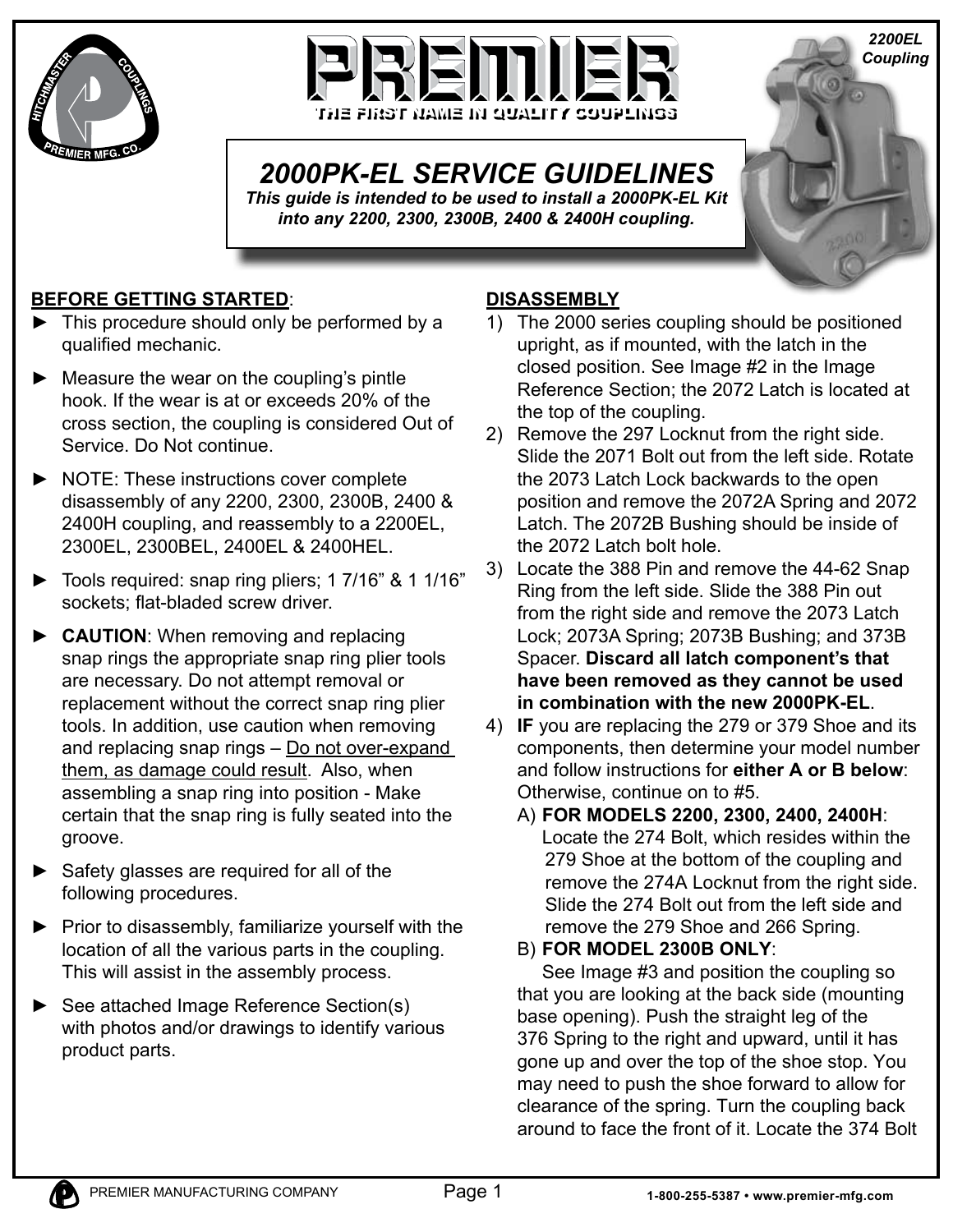residing in the 379 Shoe and remove the 274A Locknut from the right side. Slide the 374 Bolt out from the left side and remove the 379 Shoe and 376 Spring from the top of the coupling opening.

5) With all parts removed from the coupling body, clean and inspect the body for wear and/or damage. If wear exists or damage is noted, do not attempt to repair. DO NOT ATTEMPT WELD REPAIR OF ANY DAMAGED AND/OR WORN PART.

## **DISASSEMBLY IS COMPLETE**

### **IMPORTANT NOTES TO CLEAN, INSPECT & LUBRICATE**:

- ▶ Use only genuine PREMIER replacement parts on any repairs. Use of other parts, which can have different specifications or tolerances, may fail to alert you to non-obvious damage to the hitch which can lead to hitch failure.
- ► All body holes, part holes and pins need to be thoroughly cleaned and lubricated with a heavy grease before the parts are reassembled. DO NOT LUBRICATE PINTLE HOOK WEAR SURFACE.
- $\triangleright$  Clean, inspect and lubricate latch components every 90 days or sooner if required by the operating environment.
- $\triangleright$  Clean and inspect the coupling for damage and excessive wear prior to each and every use.
- $\triangleright$  Do not over-tighten fasteners as this may cause damage.

## **ASSEMBLY**

Prior to assembly, place the 2072EL Latch into the coupling body aligning it with the upper body holes and slide the 2071EL Bolt through the holes. Rotate the latch to the closed position and measure the gap between the latch and top of the pintle. If the gap is 3/8" or more, the coupling body is damaged and must be replaced. If the gap is less than 3/8",

remove the bolt, latch and bushing and begin assembly.

- 1) **IF** you are replacing the 279 or 379 Shoe and its components, then determine your model number and follow instructions for **either A or B below**: Otherwise continue on to #2.
	- A) **FOR MODELS 2200, 2300, 2400, 2400H**: Place the 266 Spring over the nipple on the
		- 279 Shoe. Insert as assembled through the opening at the top of the coupling and into the cavity at the bottom. The 266 Spring should seat into the concave cavity, which resides below the pintle base. The 266 Spring must be slightly compressed to align the 279 Shoe hole with the bottom body hole. From the left side of the body, insert the 274 Bolt (left to right) into the bottom coupling body hole and secure on the right side with 274A Locknut. Make certain that one of the flats of the 274 Bolt head is flush with the flat on the body sidewall. Rotate the 279 Shoe to verify proper spring tension.

## B) **FOR MODEL 2300B ONLY**:

 Place the 376 Spring along the right side of the 379 Shoe (see Image #1 for 379 Shoe orientation). The hooked leg of the spring should nest around the front neck of the shoe, and the straight leg should be pointing upward. Insert as assembled through the opening at the top of the coupling and into the cavity at the bottom. Position the coupling as needed so that you can reach through the back side (mounting base) opening of the coupling. Grasp the straight leg of the 376 Spring and pull it over the shoe stop, located on the interior sidewall of the body. (Using a hooked tool would make this easier to accomplish.) It is IMPORTANT to secure the straight leg under the very bottom of the shoe stop (see Image #3 to confirm location). Align the bolt hole on the shoe and spring with the bolt hole on the coupling body. Facing the front of the coupling, insert the 374 Bolt into the left side of the bottom coupling body hole, and secure it on the right side with the 274A Locknut. Make certain that one of the flats of the 374 Bolt head is flush with the flat on the body sidewall. Rotate the 379 Shoe to verify proper spring tension.

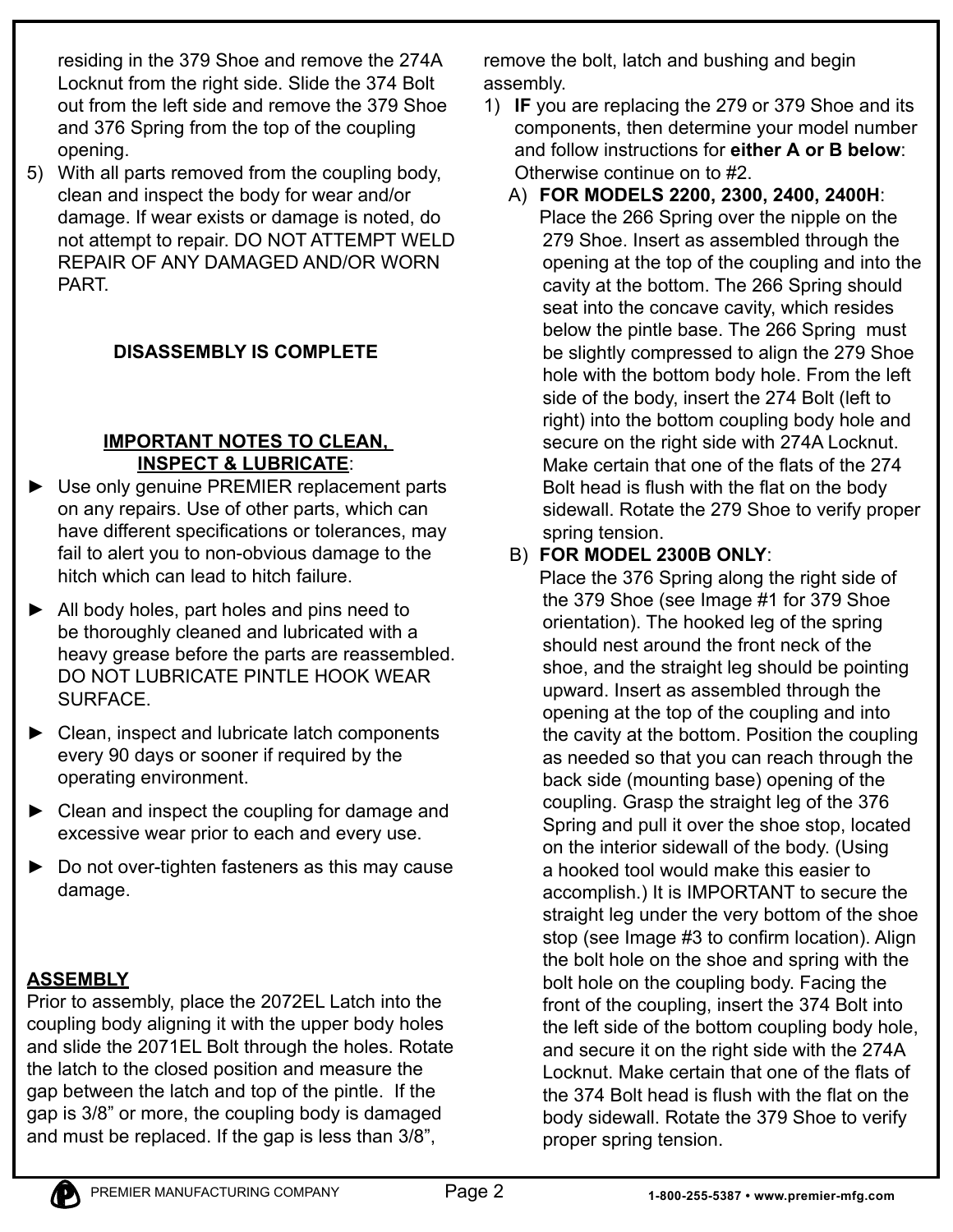- 2) Take the 388EL Pin, with the grease zerk fitting positioned towards the right, and insert it into the right side body hole, allowing approximately 1/2" to extend past the right side interior wall surface. Place the 373B Spacer onto the extending end of the 388EL Pin, within the body cavity.
- 3) Position the 2073EL Latch Lock into the body, adjacent to the 373B Spacer. Align the hole, then slide the 388EL Pin through to the left, until flush with the left side of the 2073EL Latch Lock.
- 4) Hold the 2073A Spring so that the straight leg is pointing upward on the left side of the spring and the hooked leg is on the right. Place the spring on the left side of the 2073EL Latch Lock, aligning it with the body hole on the left side and the 388EL Pin on the right. The straight spring leg should be along the top ledge, pointing toward you.
- 5) Rotate the 2073EL Latch Lock forward toward you and capture the hooked end of the spring with the front part of the catch ledge on the bottom of the 2073EL Latch Lock. Keeping the 2073EL Latch Lock in the forward position, push the 388EL Pin through the 2073A Spring and out the left side of the coupling body.
- 6) Closely examine the left side's interior body sidewall, adjacent to the 2073A Spring, and locate the catch ledge running at a 45 degree angle. This is where the straight leg of the spring needs to be placed. Using a flat bladed screw driver, pry the straight leg away from the top interior ledge of the coupling and rotate it until it engages with the catch ledge. Please Note: Do not over stress the 2073A Spring when engaging either end and also MAKE CERTAIN both the straight end and hooked end are completely engaged with the catch site locations (see Image #4).
- 7) Rotate the 2073EL Latch Lock backwards, to the opened position. If spring is installed correctly, smooth increasing spring resistance should be felt when rotated. If no resistance or binding is felt, the spring and/or parts are not installed correctly.
- 8) Using snap ring pliers, install both 44-62 Snap Rings into the grooves on the 388EL Pin. Verify that both snap rings are fully seated into their grooves.
- 9) Insert the 2071EL Bolt from the left side into

the coupling body until the threaded end is approximately 1/8" past the left side interior body sidewall. Place the 2072A Spring onto the protruding 2071EL Bolt's threaded end. The hooked end of the spring should be pointing toward you and the straight leg facing downward, captured by the top interior ledge of the coupling (see Image #4).

- 10) With one hand rotate the 2073EL Latch Lock back to the opened position and hold. With the other free hand grasp the 2072EL Latch and lower into position, catching the hooked end of the spring on the left side sidewall of the 2072EL Latch. Once in position, gently allow the 2073EL Latch Lock to rotate forward, into the closed position. Now align the 2072EL Latch hole with the 2071EL Bolt and slide the bolt to the right until fully seated. Due to the snug fit, it is possible that while pushing the bolt into place, you may have to twist the bolt and wiggle the latch to get everything to line up properly. **Do not hammer or tap the bolt through. This action could possibly damage the components**. Please note there is a small indentation mark on the end of the 2071EL bolt head. This is to allow for proper orientation of the lubrication port. Prior to securing the 2071EL in position, orientate the lubrication port identifier as shown in Image #5. Now secure the bolt with the 297 Locknut on the right side while maintaining proper orientation of the 2071EL.
- 11) Rotate the 2073EL Latch Lock to the opened position and hold. Rotate the 2072EL Latch to the opened position. If the spring is installed correctly, smooth increasing spring resistance should be felt when rotated. If no resistance or binding is felt, the spring and/or parts are not installed correctly. Reassemble correctly.
- 12) Once the coupling is assembled it should be opened and closed several times, testing for smooth and correct operation. DO NOT use the coupling if it does not operate properly. Call for assistance.
- 13) Apply a pump or two of grease in each grease zerk fitting on the 388EL Pin and the 2071EL Pin. Verify adequate greasing has occurred by checking to see if a small amount of grease came out either side of the 2073EL Latch lock and the 2072EL Latch.

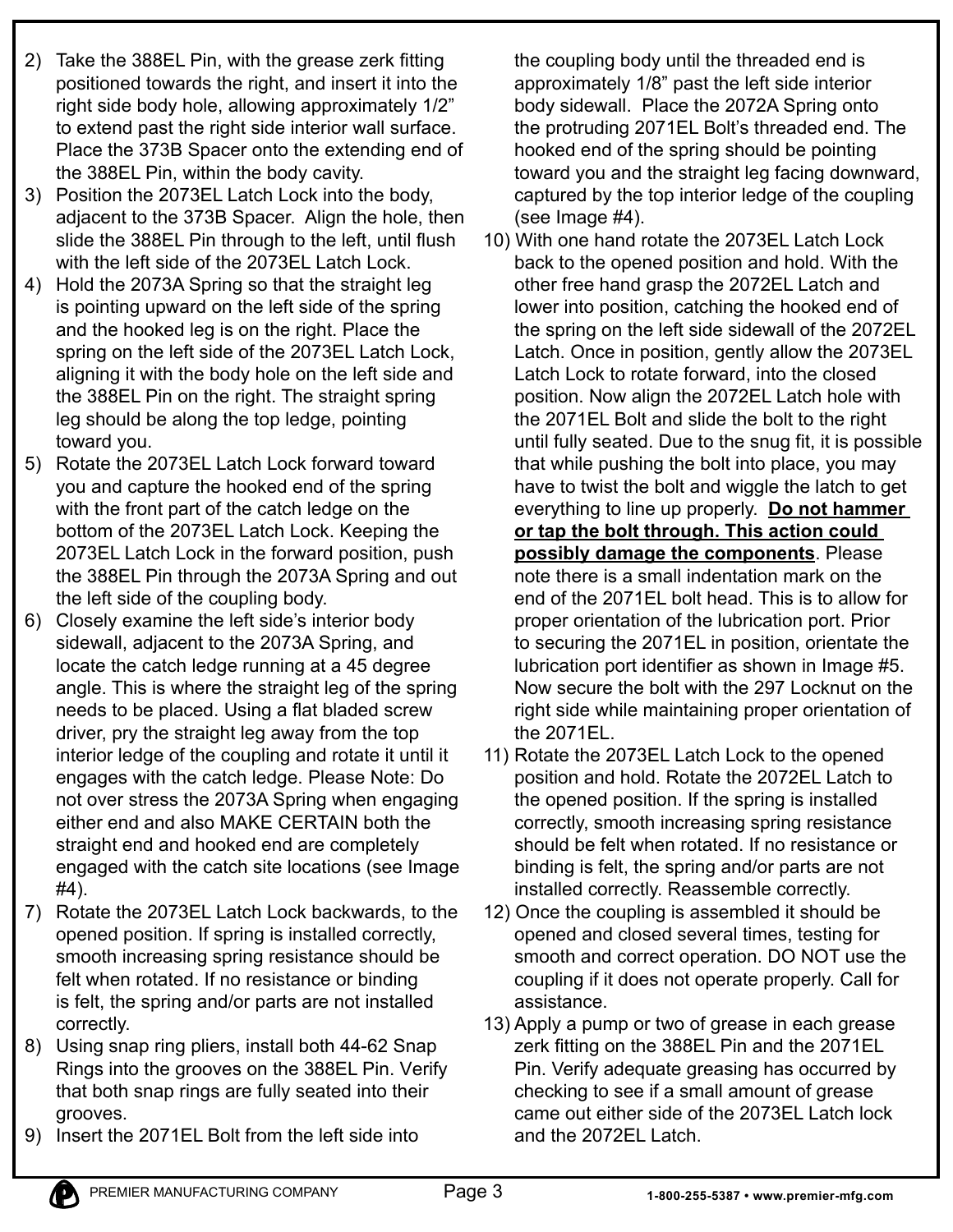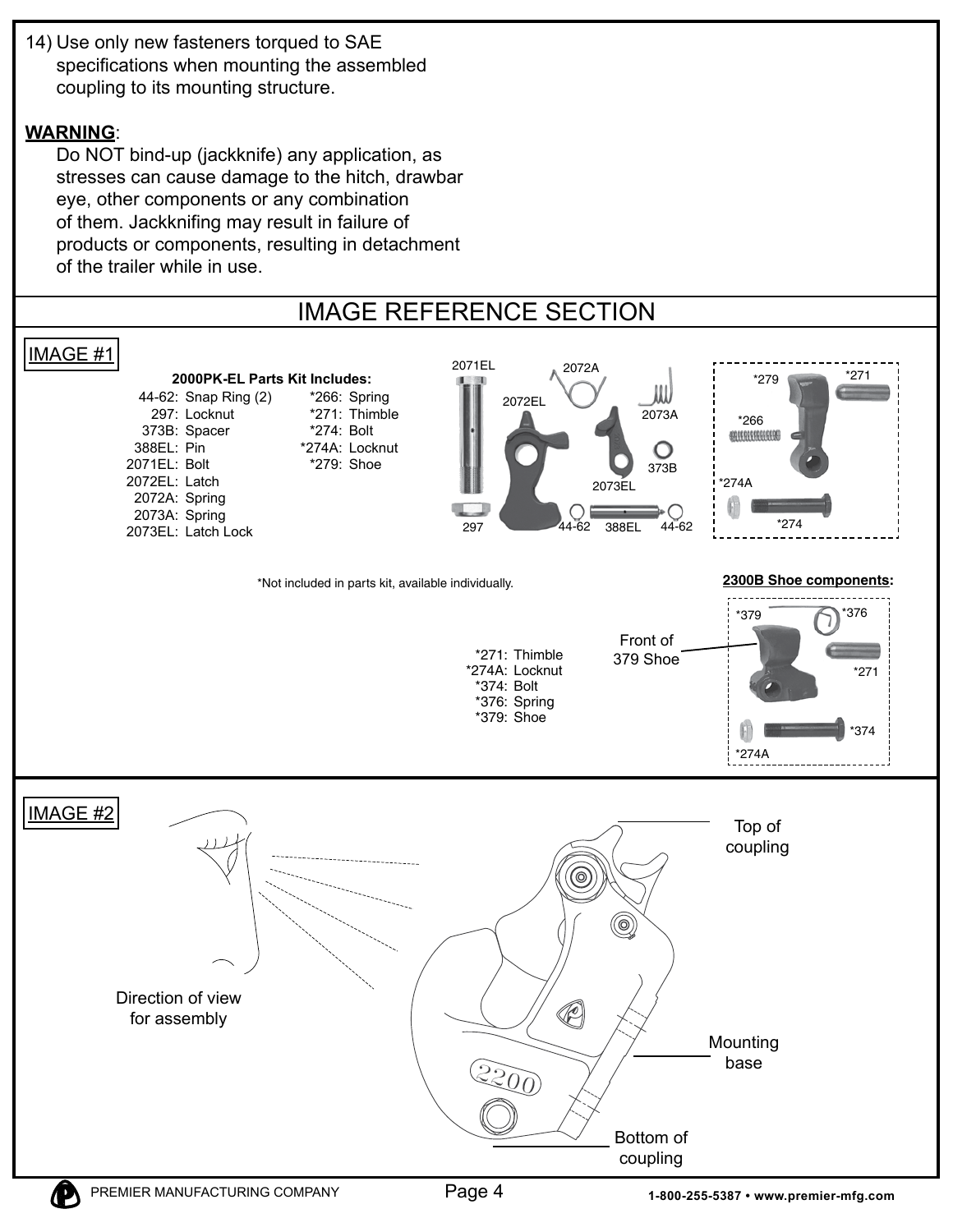



#### **IMPORTANT GUIDELINES that apply to all Premier Air Adjusted Couplings**

- Do not weld on any coupling assembly
- Always use Grade-8 fasteners properly torqued
- Do not apply lubricants to the coupling hook
- Air service chamber must be Type-24 or Type-30 with 90-120 PSI air supply
- Clean & inspect coupling for damage & excessive wear prior to each and every use
- Lubricate all coupling components at a minimum of 90 day intervals
- Do not bind-up (Jackknife) any application as stresses can cause damage to products or components, resulting in failure and detachment of the trailer while in use

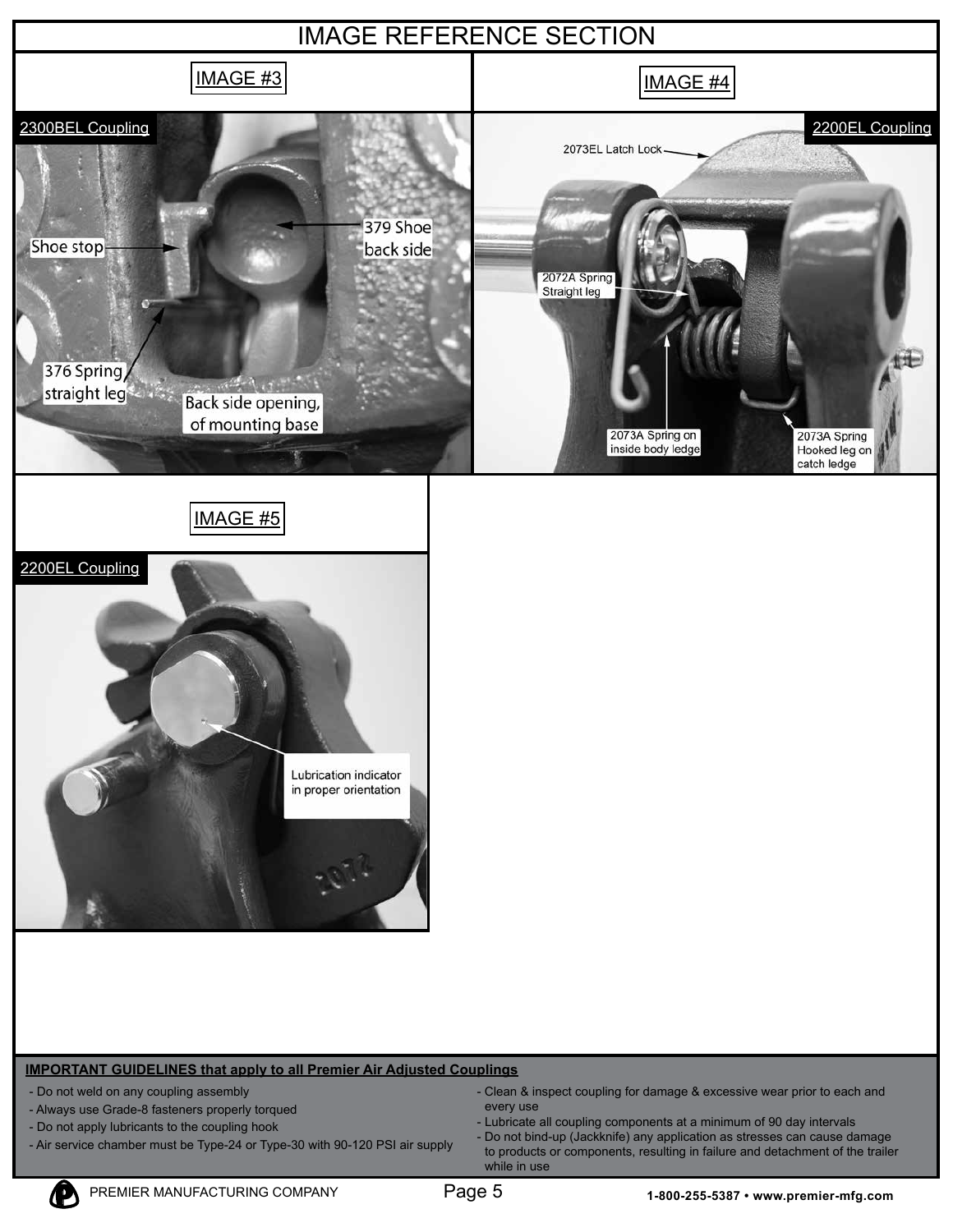## IMAGE REFERENCE SECTION



#### **IMPORTANT GUIDELINES that apply to all Premier Air Adjusted Couplings**

- Do not weld on any coupling assembly
- Always use Grade-8 fasteners properly torqued
- Do not apply lubricants to the coupling hook
- Air service chamber must be Type-24 or Type-30 with 90-120 PSI air supply
- Clean & inspect coupling for damage & excessive wear prior to each and every use
- Lubricate all coupling components at a minimum of 90 day intervals
- Do not bind-up (Jackknife) any application as stresses can cause damage to products or components, resulting in failure and detachment of the trailer while in use

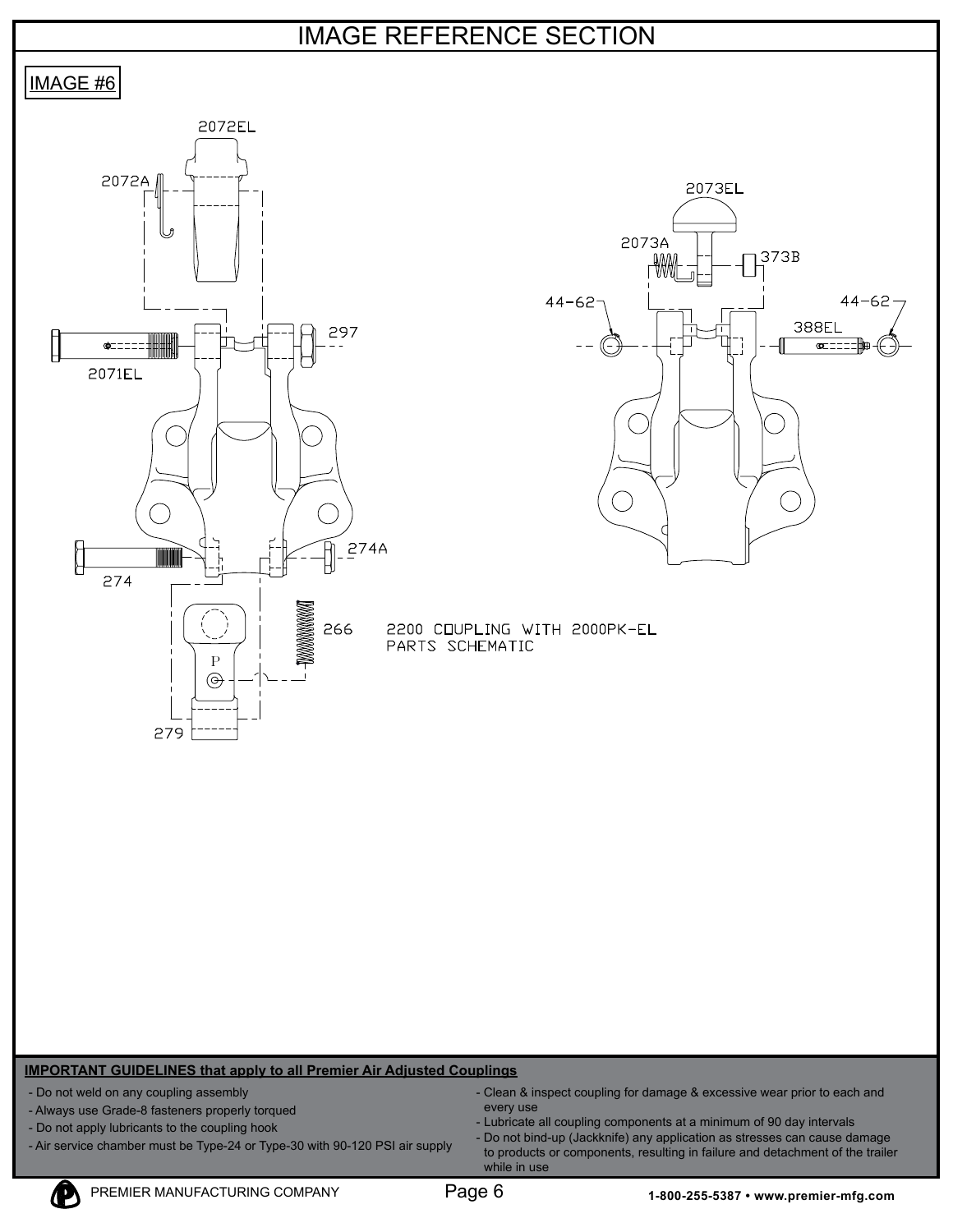# ATTENTION !

## **End Users must read and follow this information.**

**DISTRIBUTORS & OEM'S: Please ensure that your customers are made aware of the following information on this page.**

- **(1) VERIFY THAT BOTH COUPLING'S AND DRAWBAR EYE'S RATED CAPACITIES MEET YOUR APPLICATION(S) REQUIREMENTS.**
- (2) DO NOT OVERLOAD COUPLING OR DRAWBAR EYE.
- (3) INSPECT COUPLING, LATCH AND DRAWBAR EYE FOR CRACKS, BENDING DAMAGE OR EXCESSIVE WEAR. **DO NOT USE IF ANY OF THESE CONDITIONS EXIST!**
- (4) CHECK FOR GAP BETWEEN CLOSED LATCH AND TOP OF HORN OR COUPLING BALL. **DO NOT USE IF GAP IS 3/8 IN. OR MORE.**
- (5) MAKE SURE COUPLING IS LATCHED AND THAT LATCH WILL NOT OPEN.
- (6) PRIOR TO USE, ALWAYS CONNECT SAFETY CHAINS OF ADEQUATE STRENGTH FOR LOAD(S) BEING TOWED.
- (7) DO NOT BIND-UP (JACKKNIFE) ANY APPLICATION AS STRESSES CAN CAUSE DAMAGE TO THE COUPLING, DRAWBAR EYE, OTHER COMPONENTS OR ANY COMBINATION OF THEM. JACKKNIFING MAY RESULT IN FAILURE OF PRODUCTS OR COMPONENTS, RESULTING IN DETACHMENT OF THE TRAILER WHILE IN USE.
- (8) DO NOT APPLY LUBRICANTS TO THE COUPLING HOOK OR DRAWBAR EYE LOOP, AS THEY CAN COVER UP POSSIBLE DAMAGE AND ACCELERATE WEAR.
- (9) ALWAYS ABIDE BY ALL APPLICABLE STATE AND FEDERAL REGULATIONS GOVERNING SAFE AND PROPER TRANSPORTATION.
- (10) NEVER STRIKE ANY OF THESE COMPONENTS WITH A HAMMER OR ANY OTHER DEVICE.
- (11) ALWAYS VERIFY PROPER OPERATION OF LATCHING SYSTEM AND COUPLING COMPONENTS PRIOR TO DRIVE OFF.
- (12) NEVER USE A COUPLING THAT YOU DO NOT FULLY UNDERSTAND HOW TO PROPERLY OPERATE AND VERIFY SECURE LATCHING OF.
- **(13) NEVER REPLACE ANY PART IN ANY OF PREMIER'S ASSEMBLIES WITH NON-PREMIER COMPONENTS. DOING SO WILL VOID ALL WARRANTY AND POTENTIALLY COMPROMISE THE UNIT'S INTEGRITY, WHICH COULD RESULT IN PROPERTY DAMAGE, SERIOUS INJURY, OR DEATH.**